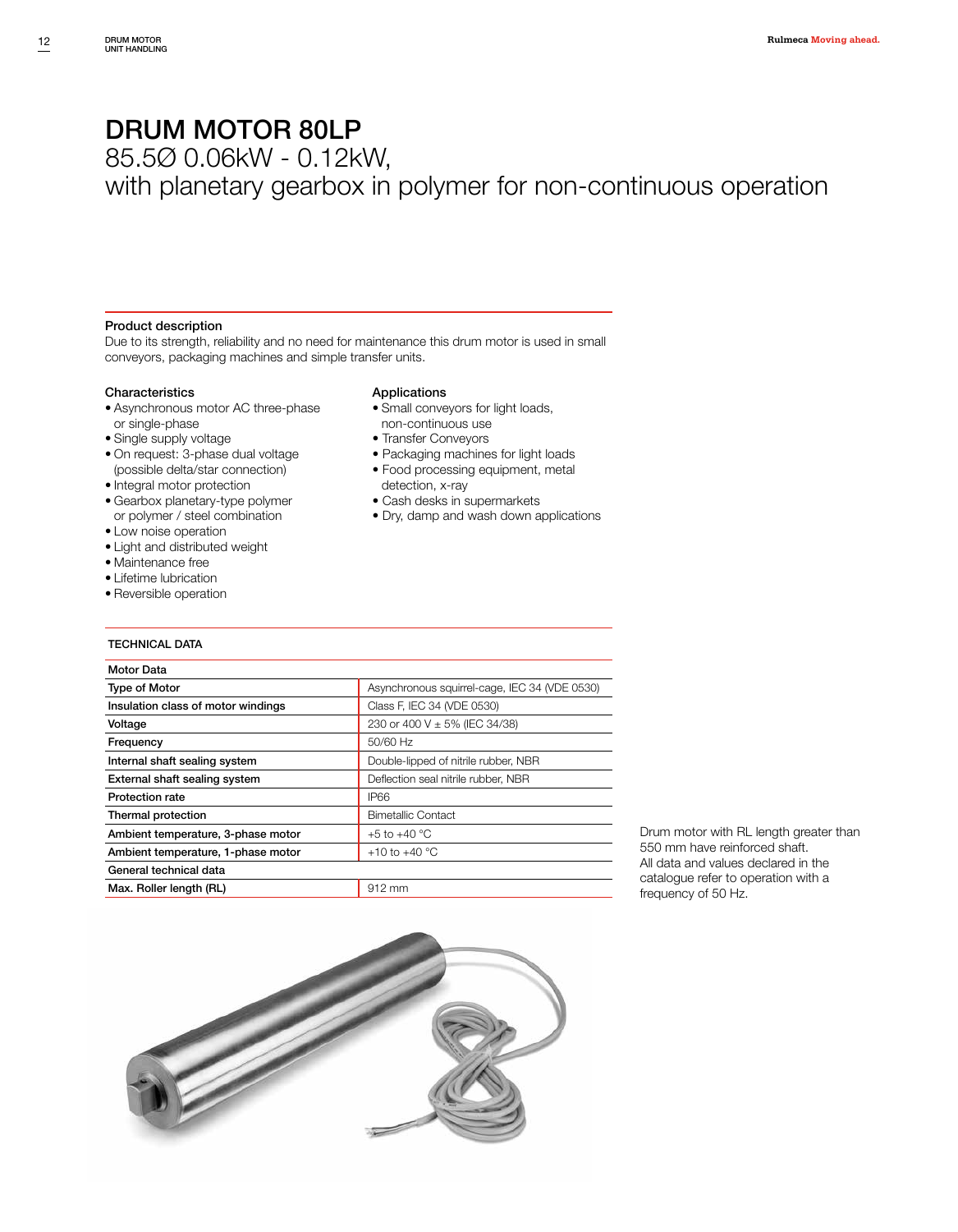85.5Ø 0.06kW - 0.12kW,

# with planetary gearbox in polymer for non-continuous operation

#### Materials

The following drum motor components are available in different versions, as shown in the below chart, with further options for the material type as indicated.

|                       | Version<br>Crowned<br>Cylindrical<br>Special crowns with grooves<br>Standard<br>Standard<br>(with straight/90° free position cable)<br>With cable protection<br>Straight or 90° cable connector | Material                       |                                                                                          |  |                      |  |  |  |  |  |
|-----------------------|-------------------------------------------------------------------------------------------------------------------------------------------------------------------------------------------------|--------------------------------|------------------------------------------------------------------------------------------|--|----------------------|--|--|--|--|--|
| Components            |                                                                                                                                                                                                 | Standard                       | Option<br><b>Steel</b><br><b>Stainless Steel</b><br>✓<br>✔<br>ັ<br>✔<br>✓<br>✓<br>✓<br>✔ |  |                      |  |  |  |  |  |
|                       |                                                                                                                                                                                                 | Aluminium                      |                                                                                          |  | <b>Brass /Nickel</b> |  |  |  |  |  |
|                       |                                                                                                                                                                                                 | Std                            |                                                                                          |  |                      |  |  |  |  |  |
| Shell                 |                                                                                                                                                                                                 | ✓                              |                                                                                          |  |                      |  |  |  |  |  |
|                       |                                                                                                                                                                                                 | ✓<br>Std<br>Std<br>ັ<br>✔<br>✔ |                                                                                          |  |                      |  |  |  |  |  |
| End housing           |                                                                                                                                                                                                 |                                |                                                                                          |  |                      |  |  |  |  |  |
| Shaft cap             |                                                                                                                                                                                                 |                                |                                                                                          |  |                      |  |  |  |  |  |
|                       |                                                                                                                                                                                                 |                                |                                                                                          |  |                      |  |  |  |  |  |
| Electrical connection |                                                                                                                                                                                                 |                                |                                                                                          |  |                      |  |  |  |  |  |
|                       | Elbow connector                                                                                                                                                                                 |                                |                                                                                          |  |                      |  |  |  |  |  |

Please contact Rulmeca for further versions.

### **Options**

- Rubber lagging for standard belts
- Dynamic balancing
- 3-phase dual supply voltage (possible delta/star connection)
- Food grade Oil (EU, FDA and USDA)
- Low temperature Oil
- Non-horizontal mounting (more than  $\pm$  5°)
- For special versions, please contact RULMECA

#### Accessories

- Mounting brackets
- Idler pulleys
- Rollers for conveyors

#### Cable Specifications

- Cable options available:
- Standard, shielded
- Standard, unshielded
- Halogen-free, shielded
- Halogen-free, unshielded

Available lengths: 1,9 m (other lengths available on request).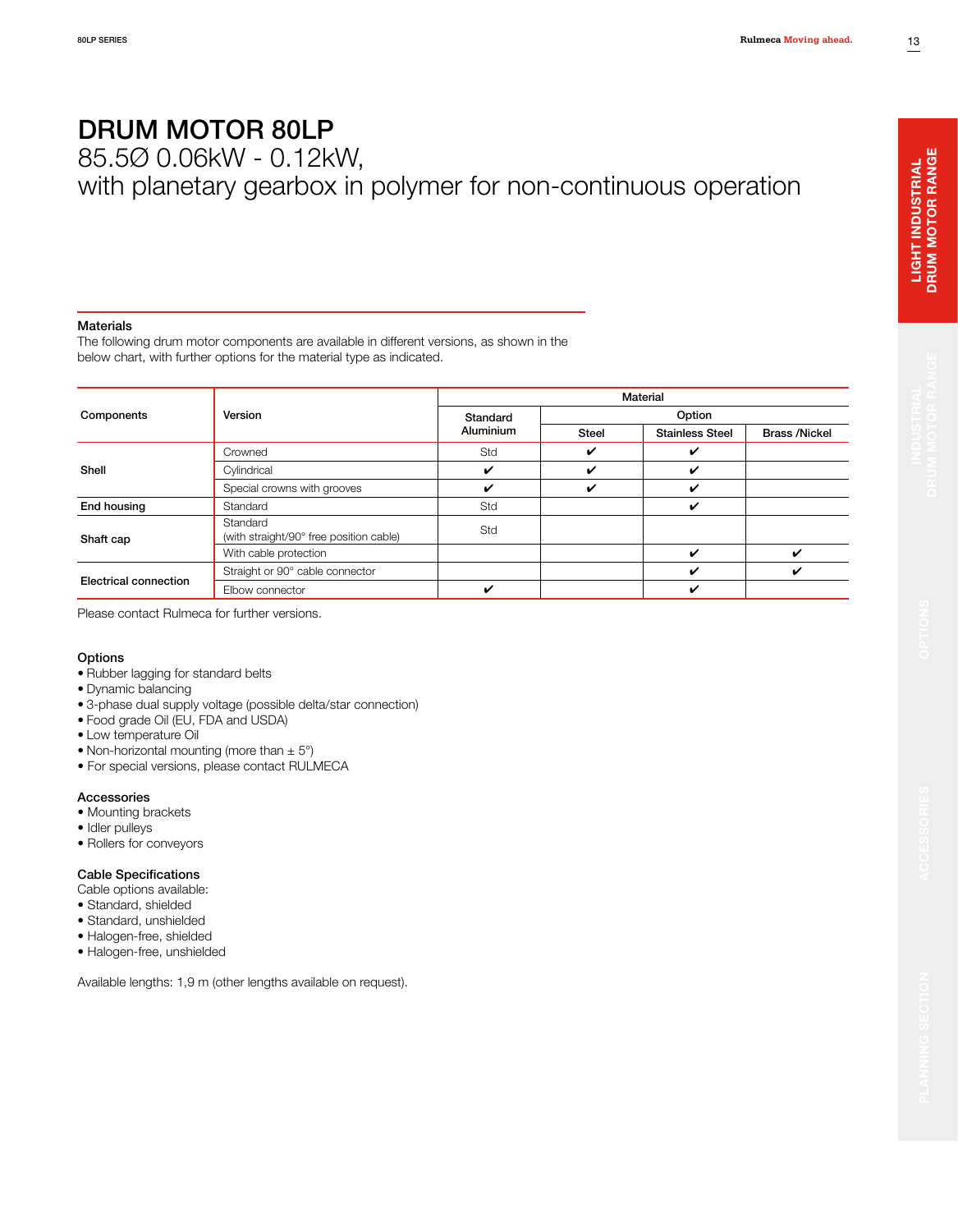85.5Ø 0.06kW - 0.12kW,

with planetary gearbox in polymer for non-continuous operation

|                                                    |             | TECHNICAL DATA DRUM MOTOR 80LP - 3PHASE - 50HZ - STANDARD RANGE |                |       |                         |                  |                       |                                    |                                                                        |                    |                    |
|----------------------------------------------------|-------------|-----------------------------------------------------------------|----------------|-------|-------------------------|------------------|-----------------------|------------------------------------|------------------------------------------------------------------------|--------------------|--------------------|
| $\begin{bmatrix} P_N \\ \text{[kW]} \end{bmatrix}$ | np<br>(rpm) | Ι,<br>[Á]                                                       | gs             | j.    | $V_{\hat{m}}^{\dagger}$ | $V_{N}$<br>[m/s] | $n_A$<br>$[min^{-1}]$ | $\mathsf{M}_{_\mathsf{N}}$<br>[Nm] | $\begin{bmatrix} \mathsf{F}_{\mathsf{I}} \ \mathsf{[N]} \end{bmatrix}$ | <b>TE</b><br>[N]   | <b>RL</b><br>[mm]  |
|                                                    |             |                                                                 |                | 90,13 | 0,06                    | 0,07             | 14                    | 31,6                               | 739                                                                    |                    |                    |
|                                                    |             |                                                                 | 75,95          | 0,07  | 0,08                    | 16               | 26,6                  | 622                                |                                                                        |                    |                    |
|                                                    |             |                                                                 |                | 63,98 | 0,09                    | 0,10             | 20                    | 22,4                               | 524                                                                    |                    |                    |
|                                                    |             |                                                                 |                | 53,87 | 0,10                    | 0,12             | 23                    | 18,9                               | 442                                                                    |                    |                    |
|                                                    |             |                                                                 | 3              | 50,30 | 0,11                    | 0,12             | 25                    | 17,6                               | 412                                                                    |                    | min 269            |
|                                                    |             |                                                                 |                | 42,32 | 0,13                    | 0, 15            | 29                    | 14,8                               | 347                                                                    |                    | max 912            |
| 0,06<br>$\overline{4}$                             |             |                                                                 | 39,50          | 0,14  | 0,16                    | 32               | 13,8                  | 324                                | 2000                                                                   |                    |                    |
|                                                    | 0.47/0.27   |                                                                 | 33,20          | 0,16  | 0,19                    | 36               | 11,6                  | 272                                |                                                                        |                    |                    |
|                                                    |             |                                                                 | 26,00          | 0,21  | 0,24                    | 47               | 9,1                   | 213                                |                                                                        |                    |                    |
|                                                    |             |                                                                 | 19,25          | 0,28  | 0,32                    | 63               | 6,7                   | 158                                |                                                                        |                    |                    |
|                                                    |             |                                                                 | 16,10          | 0,34  | 0,39                    | 77               | 5,6                   | 132                                |                                                                        |                    |                    |
|                                                    |             |                                                                 |                | 13,44 | 0,41                    | 0,46             | 93                    | 4,7                                | 110                                                                    |                    |                    |
|                                                    |             | $\overline{c}$                                                  | 12,50          | 0,44  | 0,50                    | 99               | 4,4                   | 102                                |                                                                        | min 253<br>max 912 |                    |
|                                                    |             |                                                                 | 10,40          | 0,53  | 0,60                    | 120              | 3,6                   | 85                                 |                                                                        |                    |                    |
|                                                    |             |                                                                 |                | 8.00  | 0,68                    | 0,78             | 154                   | 2,8                                | 66                                                                     |                    |                    |
|                                                    |             |                                                                 |                | 53,87 | 0,10                    | 0,11             | 23                    | 37,8                               | 883                                                                    |                    |                    |
|                                                    |             |                                                                 |                | 50,30 | 0,11                    | 0,12             | 25                    | 35,2                               | 825                                                                    |                    |                    |
|                                                    |             |                                                                 |                | 42,32 | 0,13                    | 0,14             | 29                    | 29,7                               | 694                                                                    |                    |                    |
|                                                    |             |                                                                 | 3              | 39,50 | 0,14                    | 0,15             | 32                    | 27,7                               | 648                                                                    |                    | min 295<br>max 912 |
|                                                    |             |                                                                 |                | 33,20 | 0,16                    | 0,18             | 36                    | 23,3                               | 544                                                                    |                    |                    |
|                                                    |             |                                                                 |                | 26,00 | 0,21                    | 0,23             | 47                    | 18,2                               | 426                                                                    | 2000               |                    |
| 0,12<br>$\overline{4}$                             | 0.85/0.5    |                                                                 | 19,25          | 0,28  | 0,32                    | 63               | 13,5                  | 316                                |                                                                        |                    |                    |
|                                                    |             |                                                                 | 16.10          | 0,33  | 0,38                    | 77               | 11,3                  | 264                                |                                                                        |                    |                    |
|                                                    |             |                                                                 | $\overline{2}$ | 13,44 | 0,40                    | 0,45             | 93                    | 9,4                                | 220                                                                    |                    |                    |
|                                                    |             |                                                                 |                | 12,50 | 0,43                    | 0,49             | 99                    | 8,8                                | 205                                                                    |                    | min 276<br>max 912 |
|                                                    |             |                                                                 | 10,40          | 0,52  | 0,59                    | 120              | 7,3                   | 170                                | 1500                                                                   |                    |                    |
|                                                    |             |                                                                 | 8,00           | 0.67  | 0,76                    | 154              | 5,6                   | 131                                |                                                                        |                    |                    |

 $P_N$  Nominal mechanical power<br> **np** Number of poles

Number of poles

rpm Actual rotor rpm at full load

 $I_{\epsilon}$ *f<sub>f</sub>* Amperage (230/400V) at full load **gs** Gear stages

Gear stages

 $V_A$  Gear ratio

Theoretical actual belt (tangential) speed at full load\*

 $V_N$  Nominal belt (tangential) speed<br>  $n_A$  Revolutions of shell at full load\*<br>  $M_N$  Nominal Torque at full load

Revolutions of shell at full load\*

 $M_N$  Nominal Torque at full load<br> $F_T$  Belt pull (tangential force) of Belt pull (tangential force) on shell at full load\*

TE Maximum allowable belt tension (radial load)

RL Reference length

Valid for unlagged shells/ values can deviate at partly or no load conditions

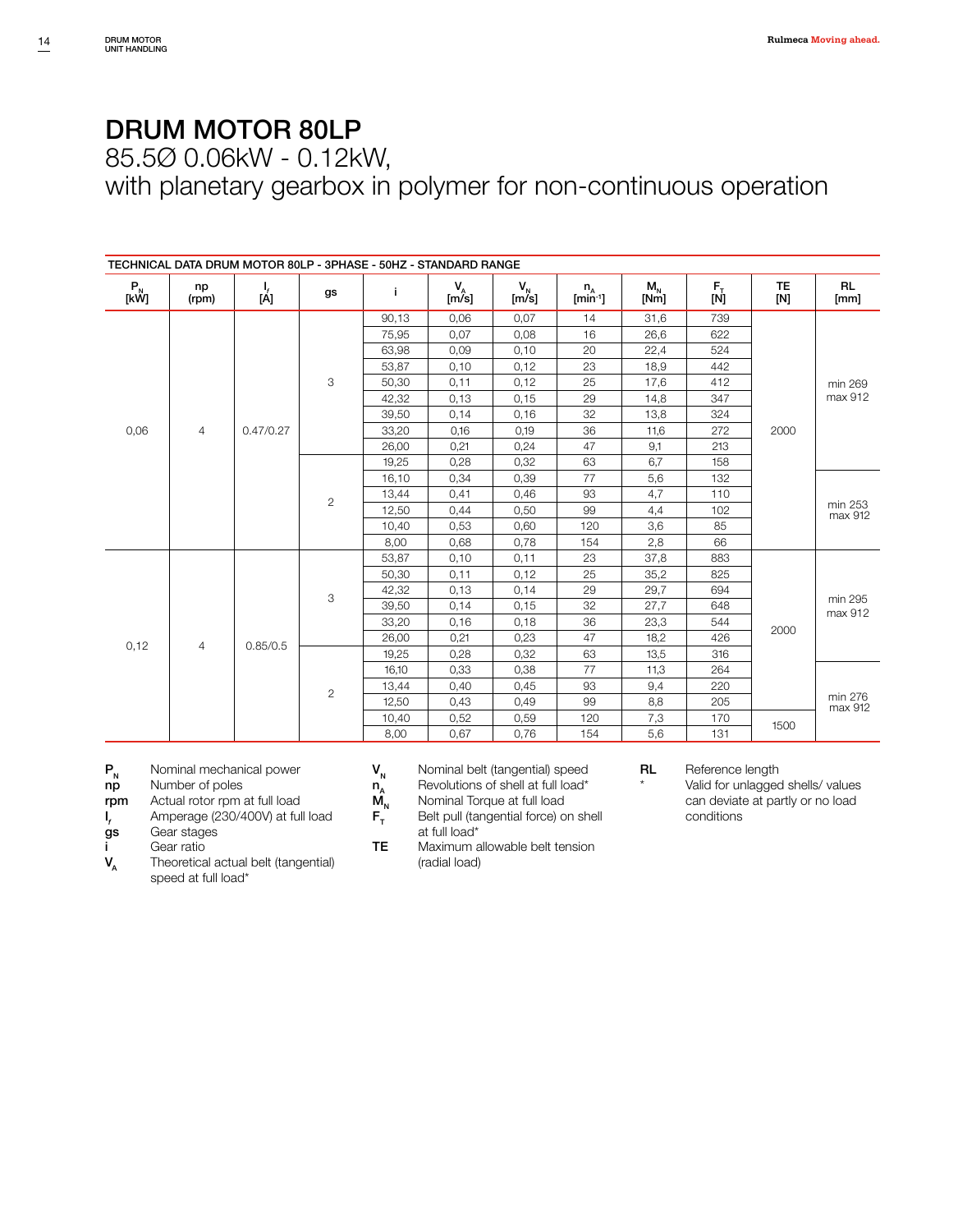85.5Ø 0.06kW - 0.12kW,

with planetary gearbox in polymer for non-continuous operation

|           |                                |                 |                | TECHNICAL DATA DRUM MOTOR 80LP - 1PHASE - 50HZ - STANDARD RANGE |               |               |                            |                 |                                                                     |           |                    |
|-----------|--------------------------------|-----------------|----------------|-----------------------------------------------------------------|---------------|---------------|----------------------------|-----------------|---------------------------------------------------------------------|-----------|--------------------|
| P<br>[kW] | np<br>(rpm)                    | $\frac{1}{[A]}$ | gs             | j.                                                              | $V_{A}$ [m/s] | $V_{N}$ [m/s] | $n_A$ [min <sup>-1</sup> ] | $M_{N}$<br>[Nm] | $\begin{bmatrix} \mathsf{F}_{\bar{1}} \ \mathsf{[N]} \end{bmatrix}$ | TE<br>[N] | <b>RL</b><br>[mm]  |
|           |                                |                 | 3              | 90,13                                                           | 0,06          | 0,07          | 14                         | 31,6            | 739                                                                 |           |                    |
|           |                                |                 | 3              | 75,95                                                           | 0,07          | 0,08          | 16                         | 26,6            | 622                                                                 |           |                    |
|           |                                | 3               | 63,98          | 0,08                                                            | 0,09          | 18            | 22,4                       | 524             |                                                                     |           |                    |
|           |                                | 3               | 53,87          | 0,10                                                            | 0,11          | 23            | 18,9                       | 442             |                                                                     |           |                    |
|           |                                | 3               | 50,30          | 0,11                                                            | 0,12          | 25            | 17,6                       | 412             |                                                                     | min 280   |                    |
|           |                                | 3               | 42,32          | 0,13                                                            | 0,14          | 28            | 14,8                       | 347             |                                                                     | max 912   |                    |
|           | 0,06<br>$\overline{4}$<br>0,27 |                 | 3              | 39,50                                                           | 0,13          | 0, 15         | 31                         | 13,8            | 324                                                                 |           |                    |
|           |                                | 3               | 33,20          | 0,16                                                            | 0,18          | 36            | 11,6                       | 272             | 2000                                                                |           |                    |
|           |                                | 3               | 26,00          | 0,20                                                            | 0,23          | 45            | 9,1                        | 213             |                                                                     |           |                    |
|           | $\overline{c}$                 | 19,25           | 0,28           | 0,31                                                            | 63            | 6,7           | 158                        |                 |                                                                     |           |                    |
|           |                                |                 | $\overline{c}$ | 16,10                                                           | 0,33          | 0,37          | 75                         | 5,6             | 132                                                                 |           |                    |
|           |                                |                 | $\overline{c}$ | 13,44                                                           | 0,40          | 0,44          | 90                         | 4,7             | 110                                                                 |           |                    |
|           |                                |                 | $\overline{c}$ | 12,50                                                           | 0,43          | 0,47          | 97                         | 4,4             | 102                                                                 |           | min 264<br>max 912 |
|           |                                | $\overline{c}$  | 10,40          | 0,51                                                            | 0,57          | 115           | 3,6                        | 85              |                                                                     |           |                    |
|           |                                | $\mathbf{2}$    | 8,00           | 0,66                                                            | 0,74          | 149           | 2,8                        | 66              |                                                                     |           |                    |
|           |                                |                 | 3              | 90,13                                                           | 0,06          | 0,06          | 14                         | 39,5            | 923                                                                 |           |                    |
|           | 3                              | 75,95           | 0,07           | 0,08                                                            | 16            | 33,3          | 778                        |                 |                                                                     |           |                    |
|           |                                | 3               | 63,98          | 0,08                                                            | 0,09          | 18            | 28,0                       | 656             |                                                                     |           |                    |
|           |                                | 3               | 53,87          | 0,10                                                            | 0,11          | 23            | 23,6                       | 552             |                                                                     |           |                    |
|           |                                |                 | 3              | 50,30                                                           | 0,10          | 0,11          | 25                         | 22,0            | 515                                                                 |           | min 292<br>max 912 |
|           |                                | 0,8             | 3              | 42,32                                                           | 0,12          | 0,14          | 28                         | 18,5            | 434                                                                 |           |                    |
|           |                                |                 | 3              | 39,50                                                           | 0,13          | 0,15          | 31                         | 17,3            | 405                                                                 | 2000      |                    |
| 0,075     | 4                              |                 | 3              | 33,20                                                           | 0,16          | 0,17          | 36                         | 14,5            | 340                                                                 |           |                    |
|           |                                |                 | 3              | 26,00                                                           | 0,20          | 0,22          | 45                         | 11,4            | 266                                                                 |           |                    |
|           |                                |                 | $\overline{c}$ | 19,25                                                           | 0,27          | 0,30          | 61                         | 8,4             | 197                                                                 |           |                    |
|           |                                |                 | $\overline{c}$ | 16,10                                                           | 0,32          | 0,36          | 72                         | 7,1             | 165                                                                 |           |                    |
|           |                                |                 | $\overline{c}$ | 13,44                                                           | 0,39          | 0,43          | 88                         | 5,9             | 138                                                                 |           |                    |
|           |                                |                 | $\overline{c}$ | 12,50                                                           | 0,41          | 0,46          | 93                         | 5,5             | 128                                                                 |           | min 276            |
|           |                                |                 | $\overline{c}$ | 10,40                                                           | 0,50          | 0,55          | 113                        | 4,6             | 107                                                                 |           | max 912            |
|           |                                |                 | $\overline{c}$ | 8,00                                                            | 0,65          | 0,72          | 147                        | 3,5             | 82                                                                  | 1500      |                    |
|           |                                |                 | $\overline{4}$ | 90,13                                                           | 0,06          | 0,06          | 14                         | 47,4            | 1.108                                                               |           |                    |
|           |                                |                 | $\overline{4}$ | 75,95                                                           | 0,07          | 0,08          | 16                         | 39,9            | 934                                                                 |           |                    |
|           |                                |                 | $\overline{4}$ | 63,98                                                           | 0,08          | 0,09          | 18                         | 33,6            | 787                                                                 |           |                    |
|           |                                |                 | $\sqrt{4}$     | 53,87                                                           | 0,10          | 0,11          | 23                         | 28,3            | 662                                                                 |           |                    |
|           |                                |                 | 3              | 50,30                                                           | 0,10          | 0,11          | 25                         | 26,4            | 618                                                                 |           | min 297            |
|           |                                |                 | 3              | 42,32                                                           | 0,12          | 0,13          | 28                         | 22,2            | 520                                                                 |           | max 912            |
|           |                                |                 | 3              | 39,50                                                           | 0,13          | 0,14          | 31                         | 20,8            | 486                                                                 | 2000      |                    |
| 0,09      | $\overline{4}$                 | 0,9             | 3              | 33,20                                                           | 0,15          | 0,17          | 36                         | 17,4            | 408                                                                 |           |                    |
|           |                                |                 | 3              | 26,00                                                           | 0,20          | 0,22          | 45                         | 13,7            | 320                                                                 |           |                    |
|           |                                |                 | 3              | 19,25                                                           | 0,27          | 0,30          | 61                         | 10,1            | 237                                                                 |           |                    |
|           |                                |                 | $\overline{c}$ | 16,10                                                           | 0,32          | 0,35          | 72                         | 8,5             | 198                                                                 |           |                    |
|           |                                |                 | $\overline{c}$ | 13,44                                                           | 0,38          | 0,42          | 86                         | 7,1             | 165                                                                 |           |                    |
|           |                                |                 | $\overline{c}$ | 12,50                                                           | 0,41          | 0,46          | 93                         | 6,6             | 154                                                                 |           | min 285            |
|           |                                |                 | $\overline{c}$ | 10,40                                                           | 0,49          | 0,55          | 111                        | 5,5             | 128                                                                 |           | max 912            |
|           |                                |                 | $\overline{c}$ | 8,00                                                            | 0,64          | 0,71          | 145                        | 4,2             | 98                                                                  | 1500      |                    |
|           |                                |                 |                |                                                                 |               |               |                            |                 |                                                                     |           |                    |

- Number of poles
- rpm Actual rotor rpm at full load
- $I_{\epsilon}$ *f<sub>f</sub>* Amperage (230/400V) at full load **gs** Gear stages Gear stages
- 
- i Gear ratio<br>V<sub>A</sub> Theoretica Theoretical actual belt (tangential) speed at full load\*
- $V_{N}$  Nominal belt (tangential) speed<br>  $n_{A}$  Revolutions of shell at full load\*
- $n_A^2$  Revolutions of shell at full load\*<br> $M_N$  Nominal Torque at full load
- $\mathbf{M}_{\mathsf{N}}$  Nominal Torque at full load<br> $\mathbf{F}_{\mathsf{T}}$  Belt pull (tangential force) o
	- Belt pull (tangential force) on shell at full load\*
- TE Maximum allowable belt tension (radial load)

RL Reference length

Valid for unlagged shells/ values can deviate at partly or no load conditions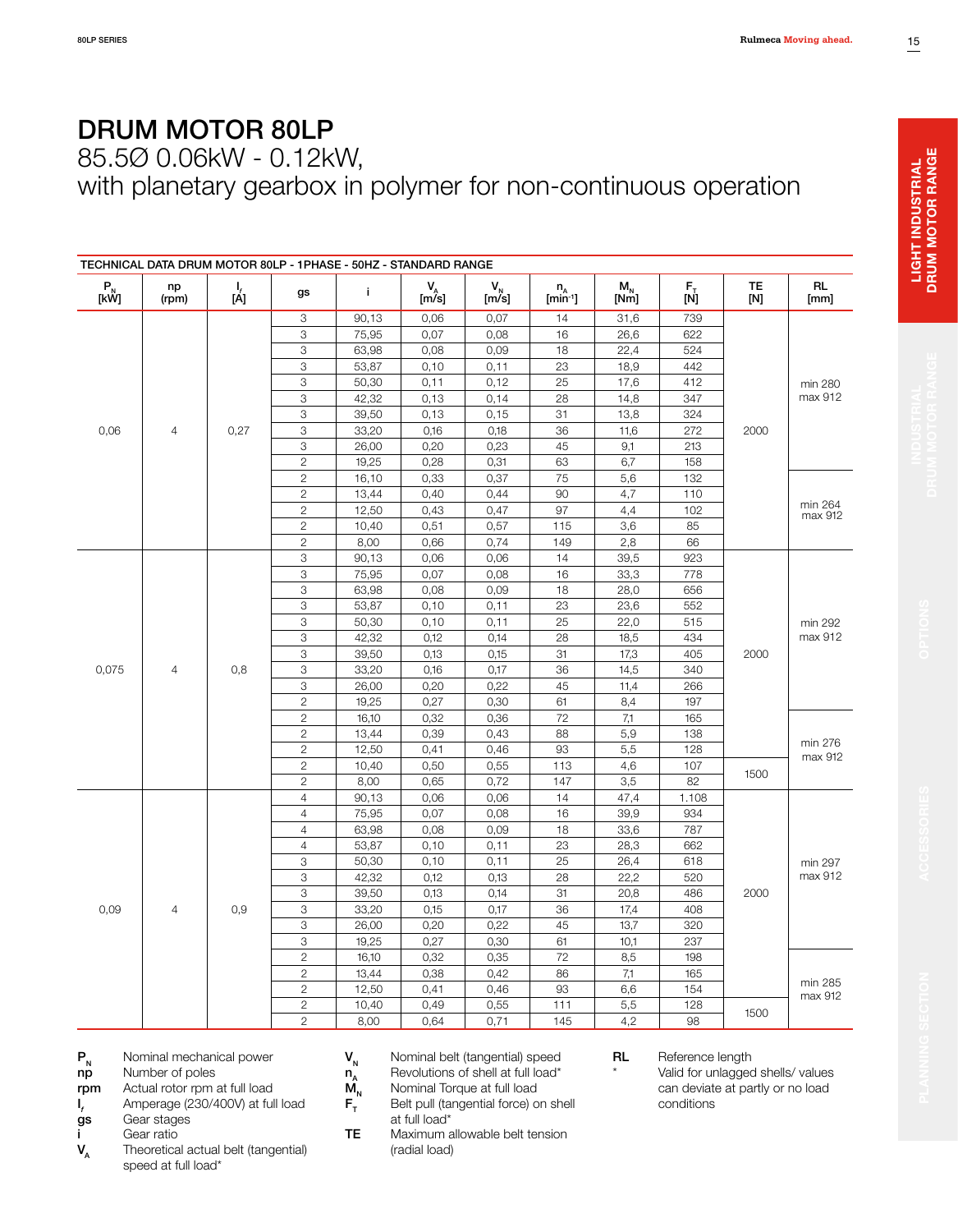85.5Ø 0.06kW - 0.12kW,

with planetary gearbox in polymer for non-continuous operation







Elbow connector in aluminium Cable connection 90°





Straight connector